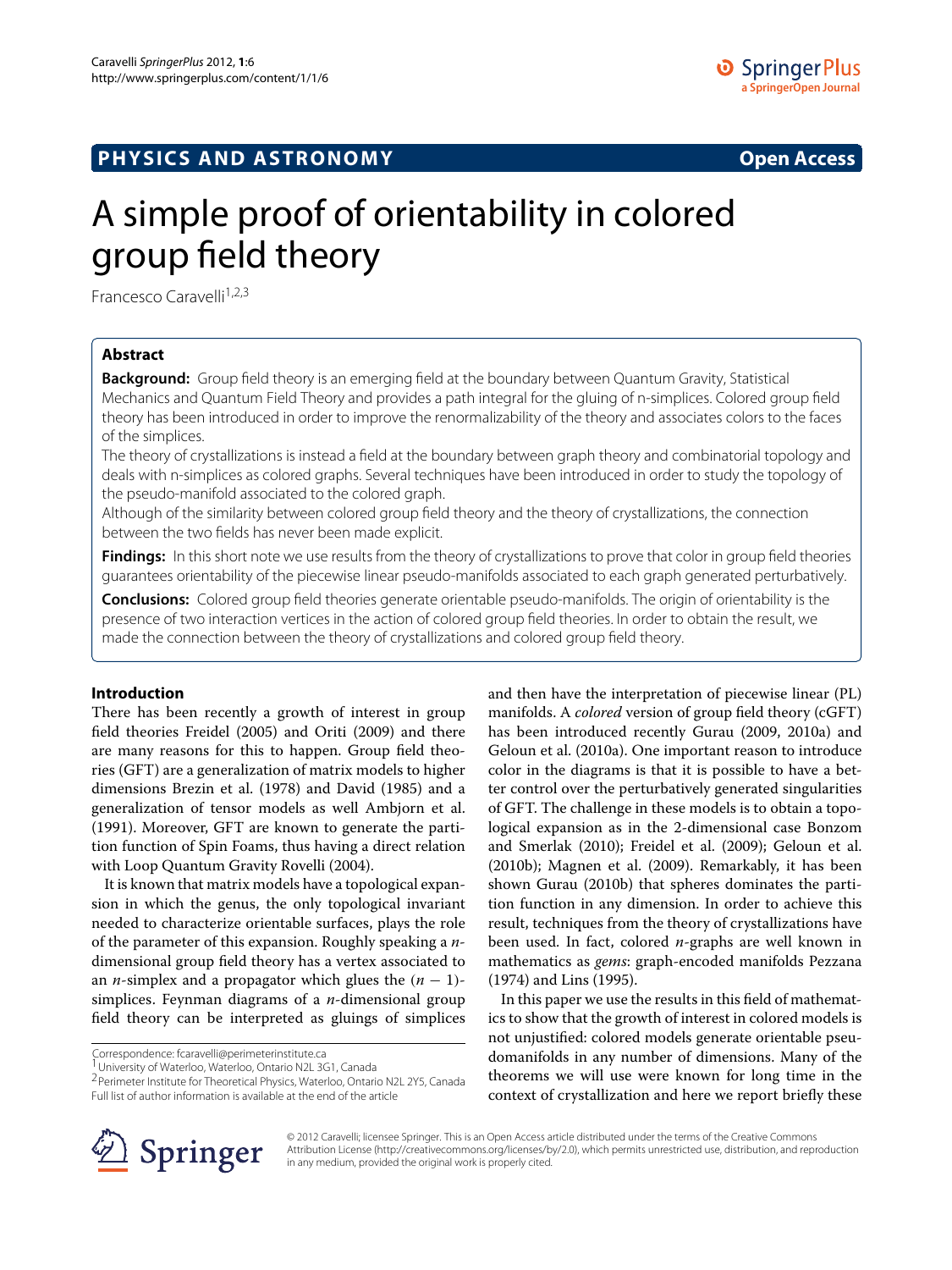results. The outcome of this note is that the generation of pseudo-manifolds is due to the color, while the orientability in the colored versions of group field theory models is due to the presence of two different vertices (clockwise and anti-clockwise). In the following we will focus on the Boulatov model, but the result is more general because it relies only on the presence of vertices of opposite orientation in the perturbative expansion of the partition function. In fact, the result can be easily generalized to other types of theory with color and with a similar interaction structure, given the interpretation of the vertices as a simplicial complex.

Another point we would like to stress, is that the present paper establishes a dictionary between the mathematical field of crystallisation and colored graphs within the context of tensor field models. This dictionary and the results obtained in the theory of crystallisation allowed the simple proof of the result. We believe that these techniques could be very useful for the field. For instance, the proof of the 1*/N* expansion used in Gurau [\(2010b\)](#page-4-11) heavily relies on the dipole moves we will discuss later in the paper.

The paper is organized as follows: in section The colored boulatov model we recall the colored Boulatov model and its standard interpretation. In section A survey of graph-embedded manifolds results we review basic results in the field of 3-gems and crystallizations. We will use some of these results in section Orientability in cGFT to prove the orientability of simplicial complexes generated perturbatively by the colored Boulatov model. Conclusions follow.

### **The colored boulatov model**

In this section we introduce the colored Boulatov model Boulatov [\(1992\)](#page-4-14) and Gurau [\(2009\)](#page-4-15). Let us consider a compact Lie group *H*, denote *h* its elements, *e* the unit element, and  $\int dh$  the integral with respect to the Haar measure of the group.

In 3 dimensions we introduce two fields,  $\bar{\psi}^i$  and  $\psi^i,$  $i = 0, 1, 2, 3$  be four couples of complex scalar (or Grassmann) fields over three copies of *G*,  $\psi^i$  : *G* × *G* × *G* → *C*. The index *i* runs from = 0 to  $n + 1$ , where *n* is the number of dimensions, and the  $\psi$  and  $\bar{\psi}$  are functions of *n* copies of the group. In the fermionic version of the theory the indices *i* can be seen as the dependence of the field from a (global) gauge group *SU*(*N*), where  $N = n + 1$ . We denote  $\delta^{\Lambda}(h)$  the regularized delta function over *G* with some cutoff  $\Lambda$  such that  $\delta^{\Lambda}(e)$  is finite, but diverges when  $\Lambda$  goes to infinity. A feasible regularization is given, for instance for the group  $G = SU(2)$ , by

$$
\delta^{\Lambda}(h) = \sum_{j=0}^{\Lambda} (2j+1) \chi^j(h). \tag{1}
$$

where  $\chi^{j}(h)$  is the character of *h* in the representation *j*. The path integral for the colored Boulatov model over *G* is:

<span id="page-1-1"></span>
$$
Z(\lambda, \bar{\lambda}) = e^{-F(\lambda, \lambda)}
$$
  
= 
$$
\int \prod_{i=0}^{4} d\mu_P(\bar{\psi}^i, \psi^i) e^{-S^{int}(\bar{\psi}^i, \psi^i)},
$$
 (2)

where the Gaussian measure *P* is chosen such that:

$$
\int \prod_{i=0}^4 d\mu_P(\bar{\psi}^i, \psi^i) = 1,
$$

and:

$$
P_{h_0h_1h_2; h'_0h'_1h'_2} =
$$
  
=  $\int d\mu_P(\bar{\psi}^i, \psi^i) \ \bar{\psi}^i_{h_0h_1h_2} \psi^i_{h'_0h'_1h'_2} =$   
=  $\int dh \ \delta^{\Lambda} (h_0h(h'_0)^{-1}) \delta^{\Lambda} (h_1h(h'_1)^{-1}) \delta^{\Lambda} (h_2h(h'_2)^{-1}),$ 

The fermionic colored model has two types interactions, a "clockwise" and an "anti-clockwise", and one is obtained from the other one by conjugation in the internal group color *SU(N)*, where *N* is 4 in 3 dimensions, one for each face of the 3-simplex <sup>a</sup>. For convenience we denote  $\psi(h, p, q) = \psi_{h p q}$ . Invariance under global rotations in the internal color group require at least two interactions:

<span id="page-1-0"></span>
$$
S^{int} = \frac{\lambda}{\sqrt{\delta^{\Lambda}(e)}} \int (dh)^{6} \psi^{0} \psi^{1} \psi^{2} \psi^{3} + \frac{\bar{\lambda}}{\sqrt{\delta^{\Lambda}(e)}} \int (dh)^{6} \bar{\psi}^{0} \bar{\psi}^{1} \bar{\psi}^{2} \bar{\psi}^{3}
$$
(3)

where we omitted the internal structure of the group elements of the fields  $\psi^i$  and  $\bar\psi^i$ . In order to make the notation clearer (already the orientation of the colors is sufficient to distinguish the two vertices), we call "red" the vertex involving the *ψ*'s and "black" the one involving the  $\bar{\psi}$ 's. Thus any line coming out of a cGFT vertex has a color *i*.

The group elements  $h_{ij}$  in eq. [\(3\)](#page-1-0) are associated to the propagators (represented as solid lines), and glue two vertices with opposite orientation. The vertex can be seen as the dual of a tetrahedron and its lines represent the triangles which form the tetrahedron. Each propagators is decomposed into three *parallel* strands which are associated to the three arguments of the fields, i.e. the 1 dimensional elements of the 1-skeleton of the tetrahedron which bound every face. These are associated to the edges of the tetrahedron. A colored line represents the gluing of two tetrahedra (of opposite orientations) along triangles of the same color as in Figure [\(1\)](#page-2-0).

It is easy to understand that a cGFT graph can be seen either as a stranded graph (using the vertex and the propagators as depicted in Figure [2\)](#page-2-1) or as a "colored graph" with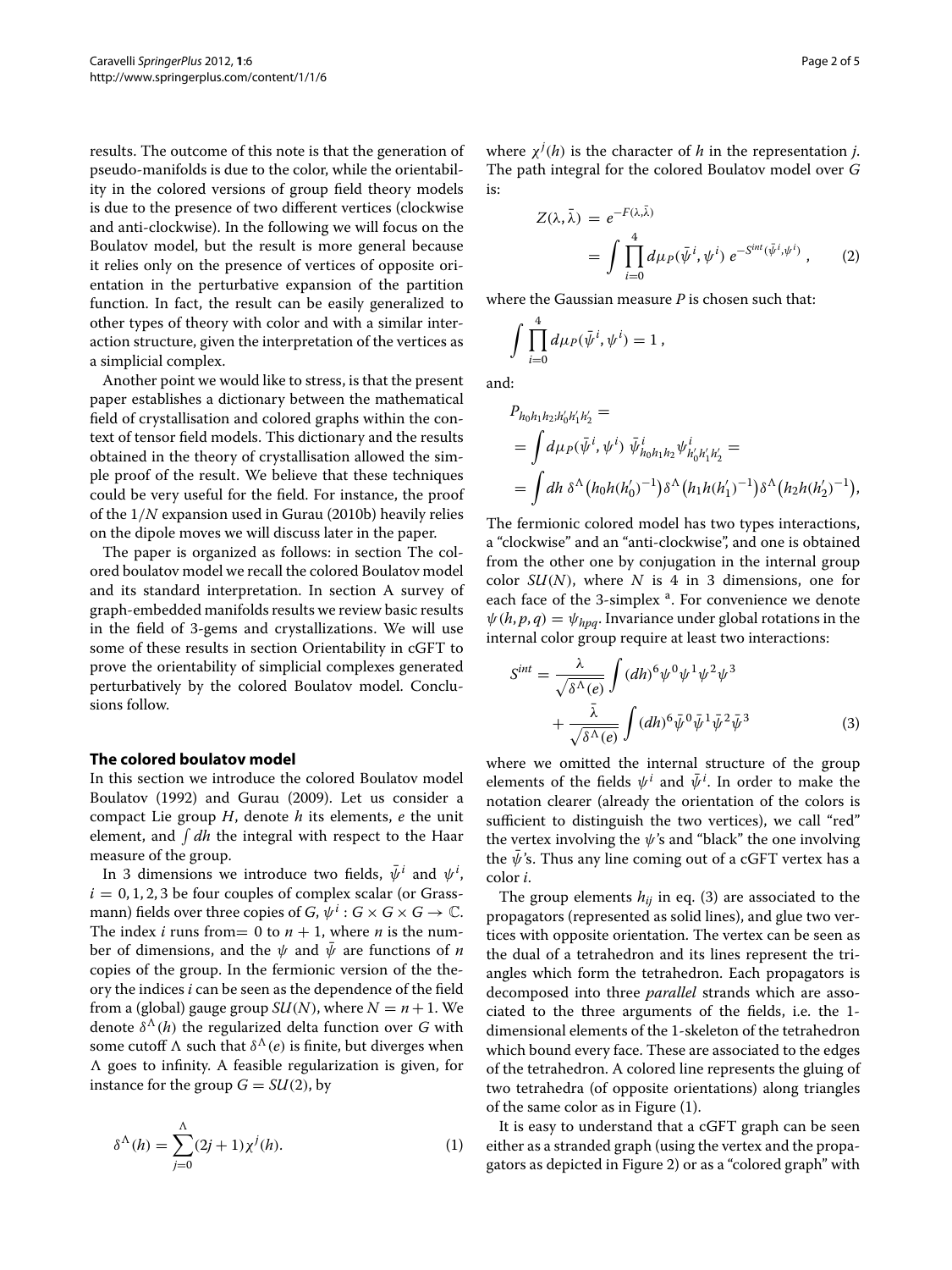

<span id="page-2-0"></span>(colored) solid lines, and two classes of oriented vertices. In this paper we consider only vacuum graphs, i.e. all the vertices of the graphs are 4-valent and we deal only with connected graphs (thus with the logarithm of the partition function [\(2\)](#page-1-1)). The lines of a vacuum cGFT graph  $\Gamma$  have two natural orientations given by the fact that only vertices of opposite orientations can be glued. It is easy to see that a vacuum cGFT graph must have the same number of black and red vertices. For any graph  $\Gamma$ , we denote *n* as the number of vertices,  $l$  as the lines of  $\Gamma$ , and we define as *faces* (not to be confused with the faces of the tetrahedron!),  $\mathcal{F}_{\Gamma}$ , as any closed strand in the Feynman graph of a GFT. Thus a generic vacuum Feynman amplitude of the theory can be written as:

$$
\mathcal{A} = \frac{(\lambda \bar{\lambda})^{\frac{n}{2}}}{\left[\delta^N(e)\right]^{\frac{n}{2}}} \int \prod_{l \in \Gamma} dh_l \prod_{f \in \mathcal{F}_{\Gamma}} \delta_f^{\Lambda}(\prod_{l_0 \in f}^{\rightarrow} h_{l_0}^{\sigma(l_0 f)}), \qquad (4)
$$

where  $l_0$  is a line associated to a face f and  $\sigma(l_0, f)$  is alternatively  $+1$  or  $-1$  depending on the orientation. In the following we will assume that an orientation is fixed. Because of the properties of *δ s* the orientation does not affect the amplitude. To each colored graph associated to an amplitude of the colored Boulatov model it is possible to associate *bubbles* by removing all the edges of one color. We call  $\mathcal{B}_{i_1,\dots,i_k}$  the set of *k*-bubbles associated to



<span id="page-2-1"></span>the deletion of  $n - k$  colors. In 3-dimensions, for instance, 3-bubbles have 3-colors (surfaces), 2-bubbles have 2 colors (lines) and so on and so forth. Bubbles play a special role in the theory, since they discriminate manifold from pseudo-manifolds (see next section for the same result in the theory of 3-gems).

#### **A survey of graph-embedded manifolds results**

In this section we review some basic results in the field of 3-gems and make a dictionary between the two literatures, as colored group field theory can gain much from the results obtained in all the years of research in such field.

Let  $\Gamma$  be a finite, edge-colored graph, parallel edges allowed. A *k*-*residue* of  $\Gamma$ ,  $k \in \mathbb{N}$  is a connected component of subgraph of  $\Gamma$  induced by  $k$  color classes (this is what in colored group field theory are called *bubbles*). These graphs represent a piecewice linear manifold in the following sense (a *pseudo*-complex) Ferri et al. [\(1986\)](#page-4-16). A *n*-regular *n*-colored graph is an edge-colored graph which has a nodes of degree *n*. To a couple  $(\Gamma, \gamma)_{n+1}$  there is an associated *pseudo*-complex  $K(\Gamma)$  given by the following construction. Take an *n*-simplex  $\sigma^n$  for each  $V(\Gamma)$ and label its vertices  $\Delta_n$ . If *x*,*y* in  $V(\Gamma)$  are joined by an edge, then attach the  $(n-1)$ -faces of their associated simplices. This is the same interpretation given to attaching faces of *n*-simplices in a *n*-dimensional group field theory. We denote  $|\Gamma|$  the pseudo-complex associated with the colored graph  $\Gamma$ .

**Lemma 1.** *For any PL n-manifold* M *there exist a (n+1) graph*  $\Gamma$  *such that*  $|\Gamma| \simeq M$ *.* 

*We now restrict to the case of 3-dimensions and list some of the basic results Lins [\(1995\)](#page-4-13). Let be a 4-edge-colored 4-graph and denote by v, e, b, t respectively the number of vertices (0-residues), edges (1-residues), 2-residues and 3 residues.*

**Definition 1.** *A 3-gem (a 3 graph-embedded manifold) is a 4-regular properly edge-colored graph such that*

<span id="page-2-2"></span>
$$
v + t = b \tag{5}
$$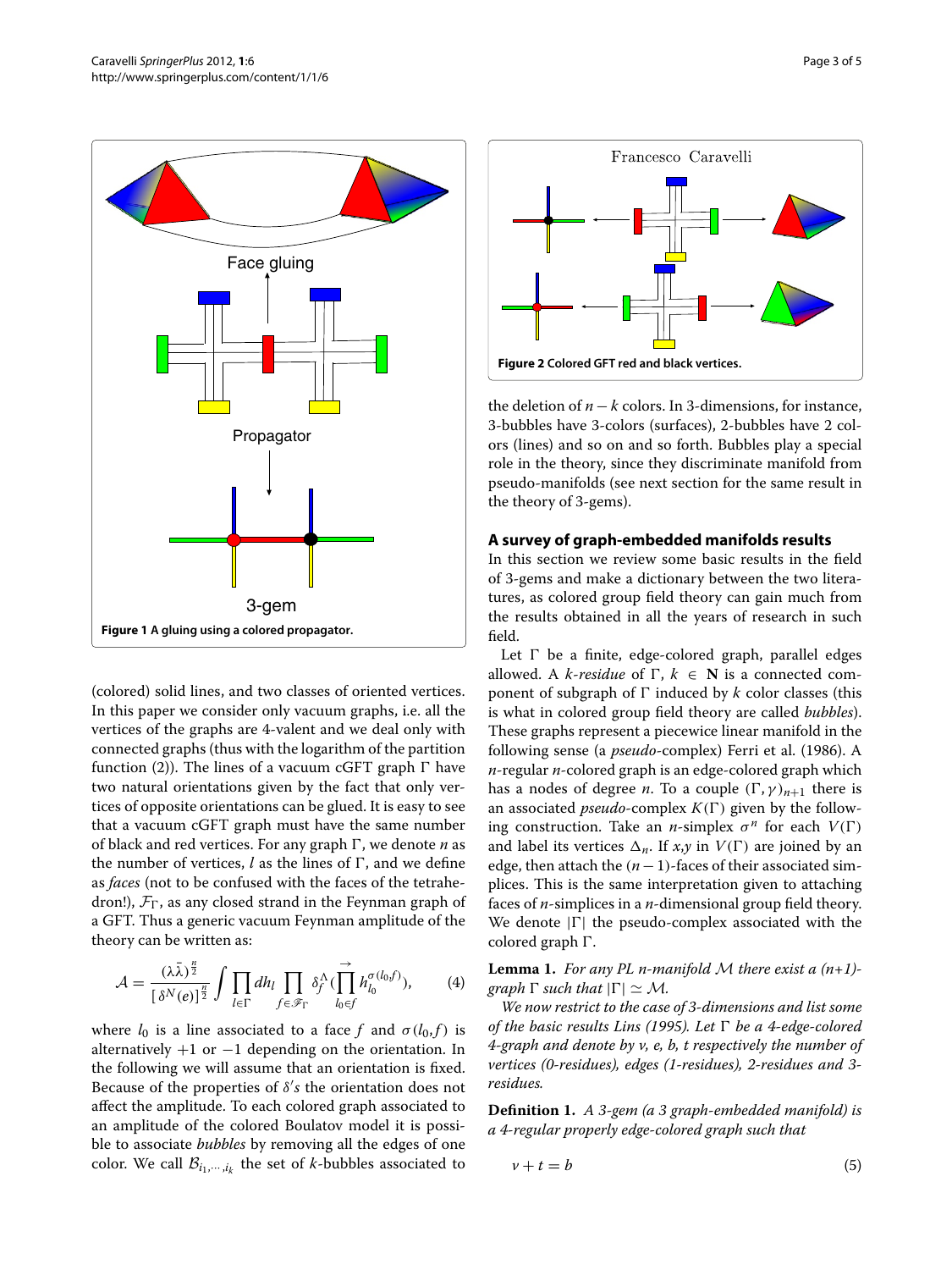*A 4-regular properly edge-colored graph for which [\(5\)](#page-2-2) does not apply is called 3-gepm (a 3 graph-embedded pseudomanifold).*

**Lemma 2.** *A necessary and sufficient condition for the graph*  $(\Gamma, \gamma)$ <sub>4</sub> *to represent a manifold, is to meet the relation between its 2- and 3- residues (read as it 2- and 3 colored bubbles) and the number of vertices (read as the perturbative order)*  $v + t = b$ . This Lemma clarifies the *reason why 3-gems have to satisfy the relation [\(5\)](#page-2-2). Let now introduce few definitions which will turn useful later Ferri et al. [\(1986\)](#page-4-16):*

**Definition 2.** *A triball is a connected, cubic, 3-edgecolored graph*  $\Gamma_3 \subset \Gamma$  *such that its Euler characteristic is the one of the 2-sphere. Thus we have the relation between its 2-residues*  $b_{\Gamma_3}$  *and the vertices:*  $2b_{\Gamma_3} - v = 4$ *. An important fact is the following:*

**Lemma 3.** *A graph*  $(\Gamma, \gamma)$ <sub>4</sub> *is a 3-gem iff each of its 3residue is a triball. Thus, the condition that graphs have to satisfy in order to be 3-gems is a condition on the topology of its 3-residues. We now discuss crystallizations of 3-gems [Ferri and Gagliardi [\(1982\)](#page-4-17); Lins [\(1995\)](#page-4-13); Lins and Mandel [\(1985\)](#page-4-18)]. Let first introduce the fusion process. Let be* B*ijk and* B *ijk two different 3-residues separated by a unique color which, by construction, is different from the color i, j, k. We call* 1 − *dipole this edge connecting the two 3 residues. The generalization to k* − *dipoles which connect (n* − *k)-residues is obvious. We call fusion the process of contraction of two vertices through the first two combinatorial moves depicted in Figure [3.](#page-3-0) Each cancellation of a 1-dipole has the effect of decreasing by one the number of i-residues, where i is the color of the edge which defines the 1-dipole, not changing the number of j-residues, for*  $j \neq i$ *. Thus by a succession of 1-dipole cancellation we obtain a 3-gem with 4 triballs. Such a 3-gem is said to be contracted and is called a crystallization for the associated 3-manifold. It is a fact that any closed 3-manifolds has a crystallization, and two closed 3-manifolds are related by a homeomorphism if and only if they are related by creation or contraction of 1- and 2- dipoles with the fusion rules; in this case, the two 3-manifolds are said to be equivalent or homeomorphic. Thus it is easy to understand that the fusion rules are the combinatorial equivalent of homeomorphisms. Let now discuss crystallization for generic colored*  $(n + 1)$ *-graphs. The following results hold:* 

<span id="page-3-0"></span>

**Theorem 1.** *For every PL n-manifold* M *there exist a crystallization.*

**Theorem 2.** *Two n-graphs*  $|\Gamma_1|$  *and*  $|\Gamma_2|$  *are crystallizations of the same manifold* M *if one is converted into the other by:*

- a) Adding or removing <sup>a</sup> non-degenerate m-dipole with *n* − 1 > *m* > 1;
- b) Adding <sup>a</sup> 1-dipole and deleting another 1-dipole.

*A general theorem on the orientability of n-graphs holds:*

**Theorem 3.** *(Orientability) Let*  $(\Gamma, \gamma)_{n+1}$  *be any crystallization of an n-manifold* M. Then M is orientable iff  $\Gamma$  is *bipartite. These theorems are fundamental in order to have a clear geometrical understanding of graphs generated by a colored group field theory i.e. that to vertices there are associated n-simplices. This interpretation will be used in the next section, in which the main result of the paper is presented.*

#### **Orientability in cGFT**

In this section we prove a Lemma on the orientability of PL manifolds associated to graphs generated by the colored Boulatov model. Orientability of a manifold is a requirement if we want to construct a spin bundle. In 4-dimensions, for instance, the requirement to have a global spin bundle is to have a vanishing first and second Stiefel-Whitney class. While the second can be neglected by constructing local spin bundle and then gluing the charts, the vanishing of the first is a strict requirement and is equivalent to ask the orientability of the manifold. Another important fact is that orientability restricts enormously the class of 3-manifolds which could be generated. As an example, in 2-dimensions the most general decomposition is given by connected sum of spheres, torii and projective planes. Orientability excludes the connected sum of projective planes, which allows the expansion in the ordinary genus we are used to.

**Lemma 4.** *(3-dimensions)* Let  $\Gamma$  be a connected vacuum *finite graph generated by the colored Boulatov model. Let*  $B_{ijk}$  and  $B_{ij}$  be the set of 3- and 2- bubbles of  $\Gamma$  respectively. *Then the pseudo-manifolds associated to*  $\Gamma$  *is an oriented pseudo-manifold. Moreover,*  $|\Gamma|$  *represents a closed and orientable 3-manifold iff*

<span id="page-3-1"></span>
$$
V + Card\{\mathcal{B}_{ijk}\} = Card\{\mathcal{B}_{ij}\}\tag{6}
$$

*Proof.* This lemma follows directly from the properties of graphs generated by the colored Boulatov model and its interpretation, which is the same of the simplicial construction of *3-gepms*. By Lemma 1 the graph generated is a manifold if and only if the condition [\(6\)](#page-3-1) is met. Since the graph is finite, the manifold is also closed. Thus what we